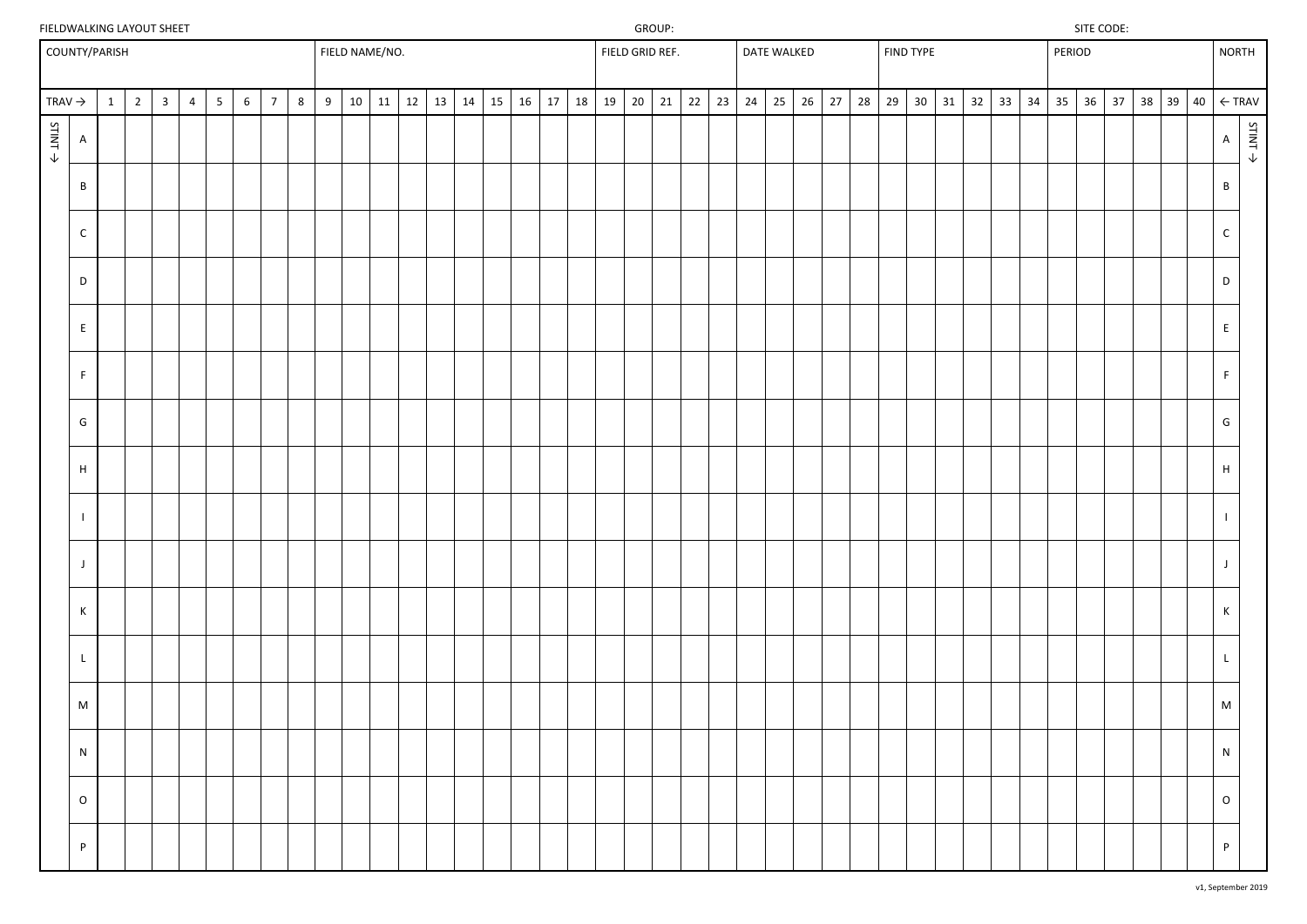## FIELDWALKING LAYOUT SHEET SITE CODE: SITE CODE:

|                        | COUNTY/PARISH      |                   |    |    |    |    |    |    |    | FIELD NAME/NO. |                 |    |    |    |    |    |    |    |    |    | FIELD GRID REF. |    |    |    |    | <b>DATE WALKED</b> |    |    |    | <b>FIND TYPE</b> |    |   |   |                | PERIOD          |                |                |                |                |              | <b>NORTH</b>    |                   |  |
|------------------------|--------------------|-------------------|----|----|----|----|----|----|----|----------------|-----------------|----|----|----|----|----|----|----|----|----|-----------------|----|----|----|----|--------------------|----|----|----|------------------|----|---|---|----------------|-----------------|----------------|----------------|----------------|----------------|--------------|-----------------|-------------------|--|
| TRAV $\rightarrow$     |                    | $40 \mid 38 \mid$ | 38 | 37 | 36 | 35 | 34 | 33 | 32 | 31             | 30 <sup>°</sup> | 29 | 28 | 27 | 26 | 25 | 24 | 23 | 22 | 21 | 20              | 19 | 18 | 17 | 16 | 15                 | 14 | 13 | 12 | 11               | 10 | 9 | 8 | $\overline{7}$ | $6\overline{6}$ | 5 <sup>5</sup> | $\overline{4}$ | $\overline{3}$ | $\overline{2}$ | $\mathbf{1}$ |                 | $\leftarrow$ TRAV |  |
| $5$ TINT $\rightarrow$ | $\overline{A}$     |                   |    |    |    |    |    |    |    |                |                 |    |    |    |    |    |    |    |    |    |                 |    |    |    |    |                    |    |    |    |                  |    |   |   |                |                 |                |                |                |                |              | $\mathsf{A}$    | STINT >           |  |
|                        | $\, {\bf B}$       |                   |    |    |    |    |    |    |    |                |                 |    |    |    |    |    |    |    |    |    |                 |    |    |    |    |                    |    |    |    |                  |    |   |   |                |                 |                |                |                |                |              | $\, {\bf B} \,$ |                   |  |
|                        | $\mathsf C$        |                   |    |    |    |    |    |    |    |                |                 |    |    |    |    |    |    |    |    |    |                 |    |    |    |    |                    |    |    |    |                  |    |   |   |                |                 |                |                |                |                |              | $\mathsf{C}$    |                   |  |
|                        | $\mathsf D$        |                   |    |    |    |    |    |    |    |                |                 |    |    |    |    |    |    |    |    |    |                 |    |    |    |    |                    |    |    |    |                  |    |   |   |                |                 |                |                |                |                |              | $\mathsf D$     |                   |  |
|                        | $\mathsf{E}$       |                   |    |    |    |    |    |    |    |                |                 |    |    |    |    |    |    |    |    |    |                 |    |    |    |    |                    |    |    |    |                  |    |   |   |                |                 |                |                |                |                |              | E               |                   |  |
|                        | F                  |                   |    |    |    |    |    |    |    |                |                 |    |    |    |    |    |    |    |    |    |                 |    |    |    |    |                    |    |    |    |                  |    |   |   |                |                 |                |                |                |                |              | F               |                   |  |
|                        | ${\mathsf G}$      |                   |    |    |    |    |    |    |    |                |                 |    |    |    |    |    |    |    |    |    |                 |    |    |    |    |                    |    |    |    |                  |    |   |   |                |                 |                |                |                |                |              | $\mathsf{G}\,$  |                   |  |
|                        | $\mathsf H$        |                   |    |    |    |    |    |    |    |                |                 |    |    |    |    |    |    |    |    |    |                 |    |    |    |    |                    |    |    |    |                  |    |   |   |                |                 |                |                |                |                |              | H               |                   |  |
|                        | $\mathbf{I}$       |                   |    |    |    |    |    |    |    |                |                 |    |    |    |    |    |    |    |    |    |                 |    |    |    |    |                    |    |    |    |                  |    |   |   |                |                 |                |                |                |                |              |                 |                   |  |
|                        | $\mathsf{J}$       |                   |    |    |    |    |    |    |    |                |                 |    |    |    |    |    |    |    |    |    |                 |    |    |    |    |                    |    |    |    |                  |    |   |   |                |                 |                |                |                |                |              | $\mathbf{J}$    |                   |  |
|                        | $\,$ K             |                   |    |    |    |    |    |    |    |                |                 |    |    |    |    |    |    |    |    |    |                 |    |    |    |    |                    |    |    |    |                  |    |   |   |                |                 |                |                |                |                |              | $\mathsf{K}$    |                   |  |
|                        | $\mathsf{L}$       |                   |    |    |    |    |    |    |    |                |                 |    |    |    |    |    |    |    |    |    |                 |    |    |    |    |                    |    |    |    |                  |    |   |   |                |                 |                |                |                |                |              | $\mathsf{L}$    |                   |  |
|                        | $\mathsf{M}% _{0}$ |                   |    |    |    |    |    |    |    |                |                 |    |    |    |    |    |    |    |    |    |                 |    |    |    |    |                    |    |    |    |                  |    |   |   |                |                 |                |                |                |                |              | M               |                   |  |
|                        | ${\sf N}$          |                   |    |    |    |    |    |    |    |                |                 |    |    |    |    |    |    |    |    |    |                 |    |    |    |    |                    |    |    |    |                  |    |   |   |                |                 |                |                |                |                |              | N               |                   |  |
|                        | $\mathsf O$        |                   |    |    |    |    |    |    |    |                |                 |    |    |    |    |    |    |    |    |    |                 |    |    |    |    |                    |    |    |    |                  |    |   |   |                |                 |                |                |                |                |              | $\circ$         |                   |  |
|                        | P                  |                   |    |    |    |    |    |    |    |                |                 |    |    |    |    |    |    |    |    |    |                 |    |    |    |    |                    |    |    |    |                  |    |   |   |                |                 |                |                |                |                |              | P               |                   |  |